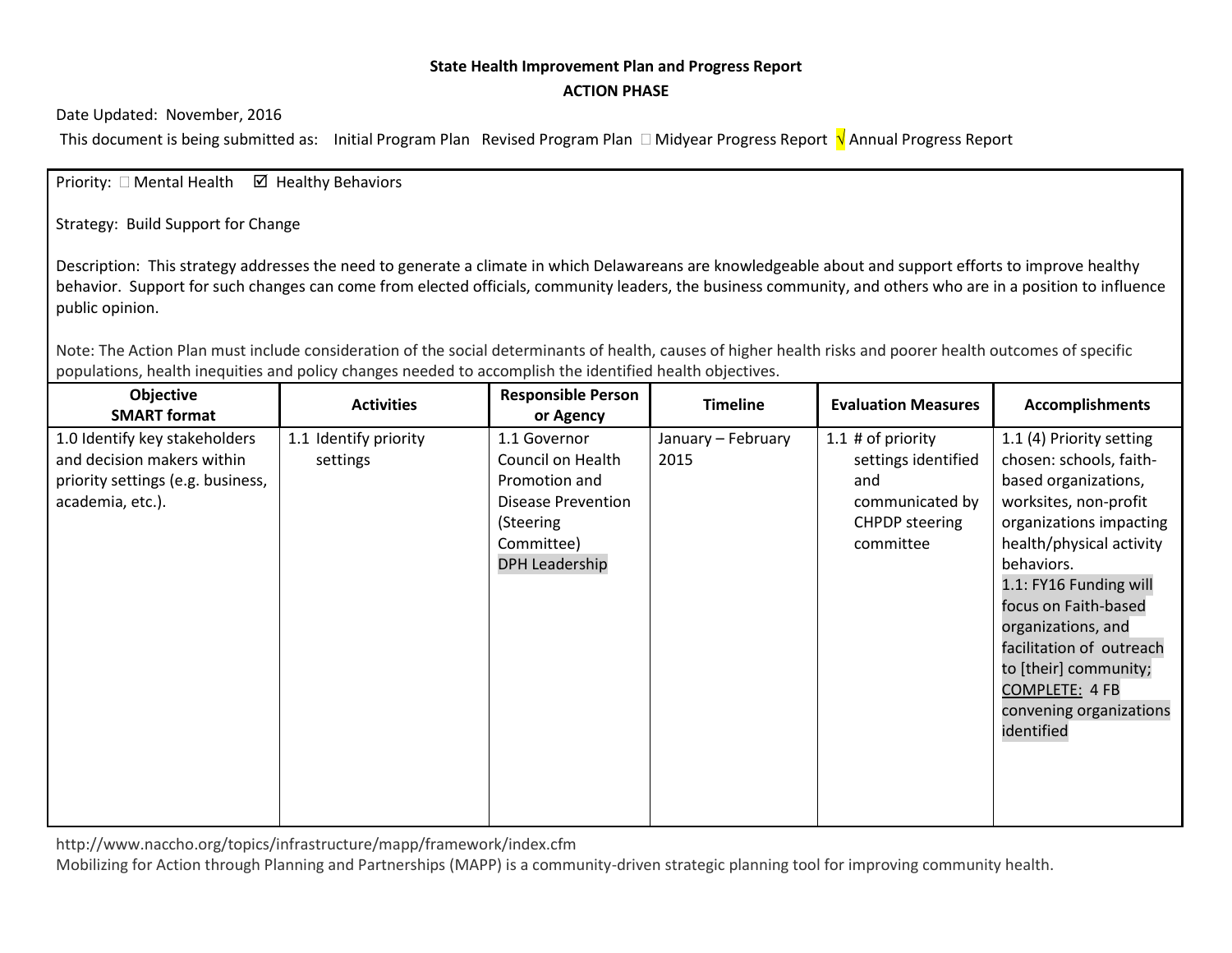|                           | 1.2 Identify key informants | 1.2 Governor              | February - March      | 1.2 $#$ of key           | 1.2 Key                   |
|---------------------------|-----------------------------|---------------------------|-----------------------|--------------------------|---------------------------|
|                           | within priority settings.   | Council on Health         | 2015                  | informants/champ         | Informants/Champions      |
|                           |                             | Promotion and             |                       | ions engaged by          | chosen based on mini-     |
|                           |                             | <b>Disease Prevention</b> |                       | initiating mini-         | grant review; 6           |
|                           |                             | (Steering                 |                       | grant process to         | champion organizations    |
|                           |                             | Committee)                |                       | define the scope         | were selected.            |
|                           |                             | 1.2 (b): MTFS/DPH         | 1.2(b): October 2015- | of work                  | 1.2(b): Four              |
|                           |                             | Leadership                | September 2016        | $1.2(b)$ : # of faith-   | organizations identified; |
|                           |                             |                           |                       | based                    | Key informants chosen     |
|                           |                             |                           |                       | organization             | based on MTFS             |
|                           |                             |                           |                       | engaged through          | outreach                  |
|                           |                             |                           |                       | <b>MTFS</b> facilitation |                           |
| 2.0 Create a strategy for |                             |                           |                       |                          |                           |
| stakeholder advocacy      | 2.1 Convene stakeholders    | 2.1 DPH - (Health         | March - May 2015      |                          |                           |
|                           | for strategy development    | Promotion and             |                       | 2.1 # of champions       |                           |
|                           | and training                | <b>Disease Prevention</b> |                       | trained(attendance       | 2.1 First meeting held    |
|                           |                             | Section)                  |                       | lists includes           | on March 25, 2015 with    |
|                           |                             | $2.1(b)$ : MTFS           | October 2015-June     | individuals and          | 5 of 6 organizations      |
|                           |                             | facilitator               | 2016                  | organizations            | represented. Group        |
|                           |                             | (contractor)              |                       | represented; data and    | decided to focus on a     |
|                           |                             |                           | July-September,       | location of specific     | walkable, bikable         |
|                           |                             |                           | 2016                  | trainings; training      | Delaware                  |
|                           |                             |                           |                       | facilitator(s))          | MTFS re-launch 4/22/16    |
|                           |                             |                           |                       | <b>No Updates</b>        | 5/12/16: 2 of 4           |
|                           |                             |                           |                       |                          | organizations convened    |
|                           |                             |                           |                       |                          | with DPH & MTFS           |
|                           |                             |                           |                       |                          | Campaign Director;        |
|                           |                             |                           |                       |                          | bring awareness of        |
|                           |                             |                           |                       |                          | project/campaign;         |
|                           |                             |                           |                       |                          | assign next-steps         |
|                           |                             |                           |                       |                          | Campaign Director and     |
|                           |                             |                           |                       |                          | partners meet on          |
|                           |                             |                           |                       |                          | regular basis to discuss  |
|                           |                             |                           |                       |                          | program progress,         |
|                           |                             |                           |                       |                          | challenges and            |
|                           |                             |                           |                       |                          | opportunities.            |

http://www.naccho.org/topics/infrastructure/mapp/framework/index.cfm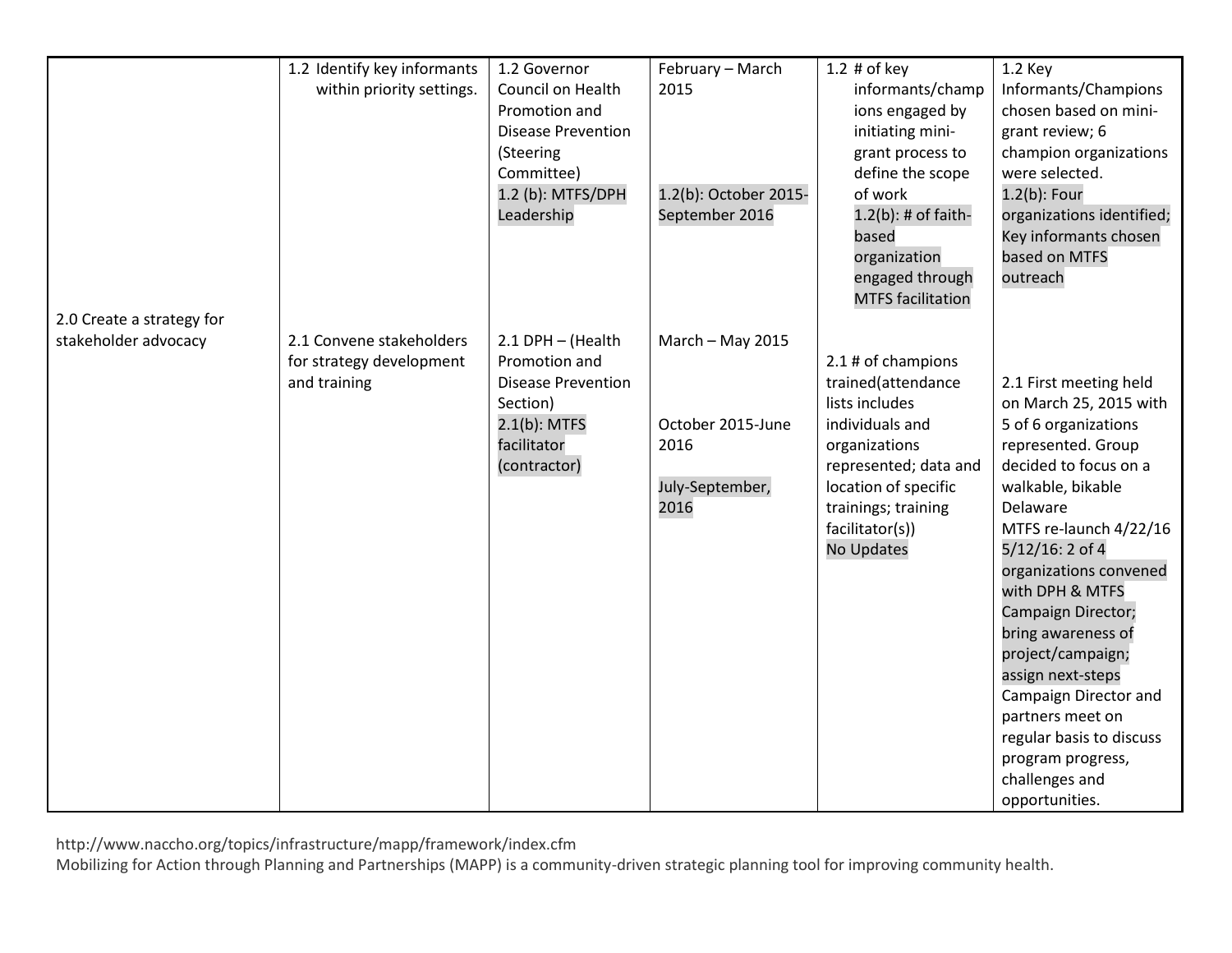|                           | 2.2 Develop strategies      | 2.2 DPH - (Health         | May 2015            | 2.2 # of stakeholder  |                             |
|---------------------------|-----------------------------|---------------------------|---------------------|-----------------------|-----------------------------|
|                           | based on policy related     | Promotion and             |                     | advocacy strategies   |                             |
|                           | issues.                     | <b>Disease Prevention</b> |                     | identified            |                             |
|                           |                             | Section); CHPDP           |                     |                       |                             |
|                           |                             | Walkable/Bikeable         |                     |                       |                             |
|                           |                             | Committee                 |                     |                       | 2.2 Meeting held May 7,     |
|                           |                             |                           |                     |                       | 2015 with 200+              |
|                           |                             | No updates                |                     | No Updates            | participants among          |
|                           |                             |                           |                     |                       |                             |
|                           |                             |                           |                     |                       | cross-cutting diverse       |
|                           |                             |                           |                     |                       | representation of           |
| 3.0 Mobilize a network of |                             |                           |                     |                       | statewide organizations     |
| stakeholders to advocate  |                             |                           |                     |                       |                             |
|                           | 3.1 Create messaging        | 3.1 DPH (Health           | <b>June 2015</b>    | 3.1 # of materials    | No Updates                  |
|                           | materials.                  | Promotion and             |                     | developed; #          |                             |
|                           |                             | <b>Disease Prevention</b> |                     | materials             |                             |
|                           |                             | Section); DSCC; Plus-     |                     | disseminated          |                             |
|                           |                             | 3 Network                 |                     |                       |                             |
|                           |                             |                           | April, 2016         | 2016 Launch           | 3.1 Shiny Agency $-$ a full |
|                           |                             |                           |                     | Guidebook             | service advertising,        |
|                           |                             |                           |                     |                       | branding & digital          |
|                           |                             |                           |                     |                       | agency - developed          |
|                           |                             |                           |                     |                       | MTFS brand and              |
|                           |                             |                           |                     |                       | messaging. A press kit      |
|                           |                             |                           |                     |                       | included multiple           |
|                           |                             |                           |                     |                       | resources and was           |
|                           |                             |                           |                     |                       | released and                |
|                           |                             |                           |                     |                       | disseminated to all         |
|                           |                             |                           |                     |                       | partners.                   |
|                           |                             |                           |                     |                       | 3.1(b):Dover, YMCA; 50+     |
|                           | 3.2 Engage participants to  | 3.2 Mini-grant            | June - October 2015 | 3.2 # of participants | Guidebook                   |
|                           | improve their knowledge     | partner                   |                     | engaged;              | disseminated among all      |
|                           | and behaviors around        | organizations             |                     |                       | public/private/non-         |
|                           | walking and biking, and     | 3.2(b): 2016 Faith-       | July-Sept, 2016     |                       | profit in attendance        |
|                           | healthy nutritional choices | based organizations       |                     |                       |                             |
|                           |                             |                           |                     |                       | 3.2 DPH will conduct        |
|                           |                             |                           |                     |                       | (12) trainings              |

http://www.naccho.org/topics/infrastructure/mapp/framework/index.cfm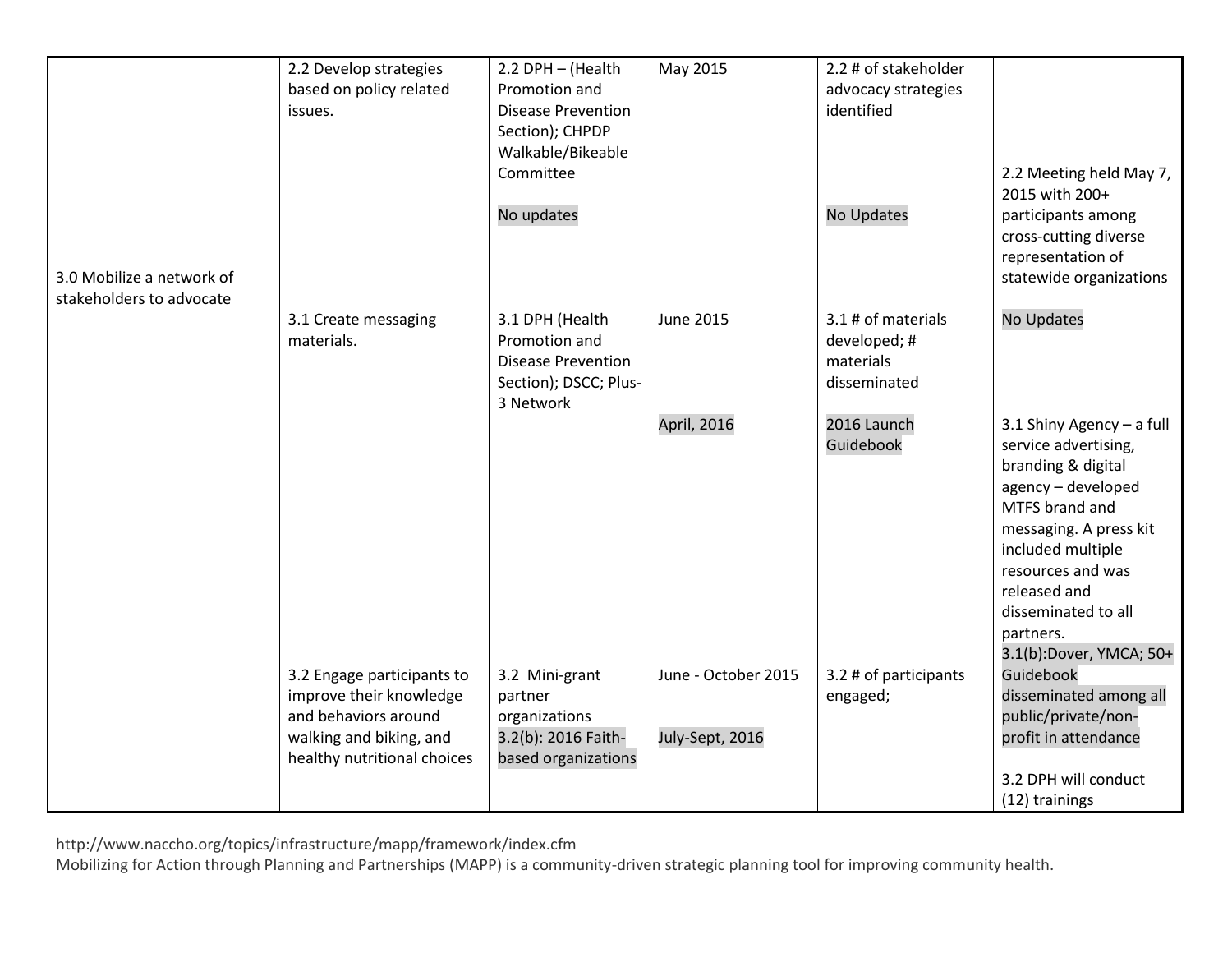| 3.3 Convene and survey | 3.3 DPH (Health           | November 2015 | 3.3 # of movement       | throughout September          |
|------------------------|---------------------------|---------------|-------------------------|-------------------------------|
| champions.             | Promotion and             |               | activities contributed; | 2015 for a potential          |
|                        | <b>Disease Prevention</b> | April 2016    | # resources leveraged   | reach of 689 new users.       |
|                        | Section)                  |               | as a result of activity |                               |
|                        |                           |               |                         |                               |
|                        |                           |               |                         | September launch of (4)       |
|                        |                           |               |                         | new faith-based               |
|                        |                           |               |                         | community partners to         |
|                        |                           |               |                         | their networks.               |
|                        |                           |               |                         | . \$39,948 moved to (3)       |
|                        |                           |               |                         | recipient charities for       |
|                        |                           |               |                         | health-based                  |
|                        |                           |               |                         | programming:                  |
|                        |                           |               |                         | Special Olympics =            |
|                        |                           |               |                         | <b>Healthy Athletes;</b>      |
|                        |                           |               |                         | <b>B&amp;GC of DE = Smart</b> |
|                        |                           |               |                         |                               |
|                        |                           |               |                         | Moves;                        |
|                        |                           |               |                         | YMCA of DE = Healthy          |
|                        |                           |               |                         | Weight & Your Child;          |
|                        |                           |               |                         | 2,648 participants            |
|                        |                           |               |                         | joined; 202,463 miles of      |
|                        |                           |               |                         | activity logged; 63,087       |
|                        |                           |               |                         | hours of activity logged;     |
|                        |                           |               |                         | 40 teams created              |
|                        |                           |               |                         | AS of September 30,           |
|                        |                           |               |                         | 2016: 3,126                   |
|                        |                           |               |                         | participants; 166,514         |
|                        |                           |               |                         | healthy behaviors             |
|                        |                           |               |                         | performed over 101,839        |
|                        |                           |               |                         | hours of which 65%            |
|                        |                           |               |                         | were "fitness &               |
|                        |                           |               |                         | Movement" activities          |
|                        |                           |               |                         | equating to over 377K         |
|                        |                           |               |                         | miles of walking,             |
|                        |                           |               |                         | running or biking (or         |
|                        |                           |               |                         | 864,461,813 steps).           |

http://www.naccho.org/topics/infrastructure/mapp/framework/index.cfm